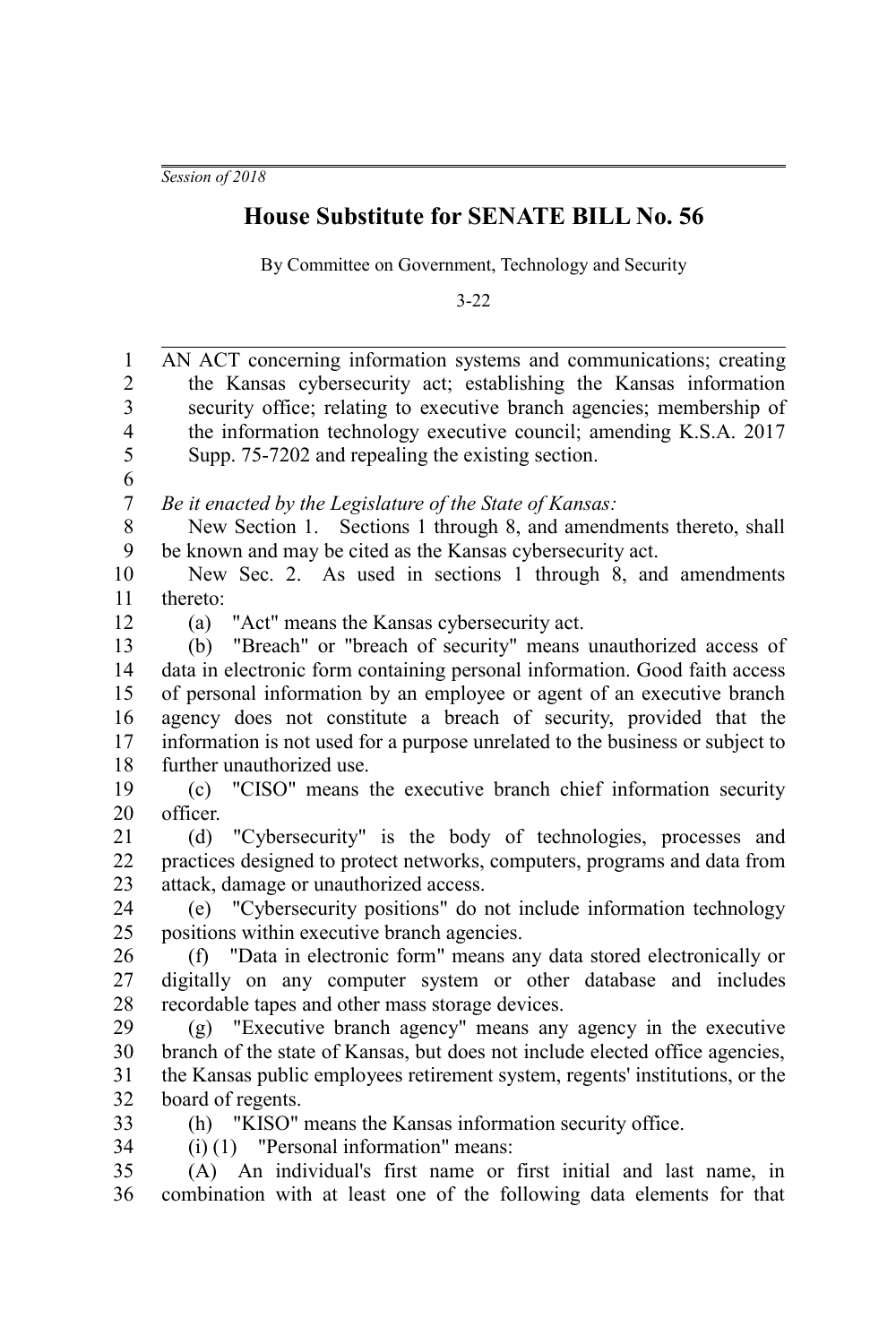individual: 1

 $\mathcal{L}$ 

(i) Social security number;

(ii) driver's license or identification card number, passport number, military identification number or other similar number issued on a government document used to verify identity; 3 4 5

(iii) financial account number or credit or debit card number, in combination with any security code, access code or password that is necessary to permit access to an individual's financial account; 6 7 8

(iv) any information regarding an individual's medical history, mental or physical condition or medical treatment or diagnosis by a healthcare professional; or 9 10 11

(v) an individual's health insurance policy number or subscriber identification number and any unique identifier used by a health insurer to identify the individual; or 12 13 14

(B) a user name or email address, in combination with a password or security question and answer that would permit access to an online account. 15 16 17

18

(2) "Personal information" does not include information:

(A) About an individual that has been made publicly available by a federal agency, state agency or municipality; or 19 20

(B) that is encrypted, secured or modified by any other method or technology that removes elements that personally identify an individual or that otherwise renders the information unusable. 21  $22$ 23

New Sec. 3. (a) There is hereby established the position of executive branch chief information security officer. The CISO shall be in the unclassified service under the Kansas civil service act, shall be appointed by the governor and shall receive compensation in an amount fixed by the governor. 24  $25$ 26 27 28

(b) The CISO shall:

(1) Report to the executive branch chief information technology officer; 30 31

32

29

(2) serve as the state's CISO;

(3) serve as the executive branch chief cybersecurity strategist and authority on policies, compliance, procedures, guidance and technologies impacting executive branch cybersecurity programs; 33 34 35

(4) ensure Kansas information security office resources assigned or provided to executive branch agencies are in compliance with applicable laws and rules and regulations; 36 37 38

(5) coordinate cybersecurity efforts between executive branch agencies; 39 40

(6) provide guidance to executive branch agencies when compromise of personal information or computer resources has occurred or is likely to occur as the result of an identified high-risk vulnerability or threat; and 41 42 43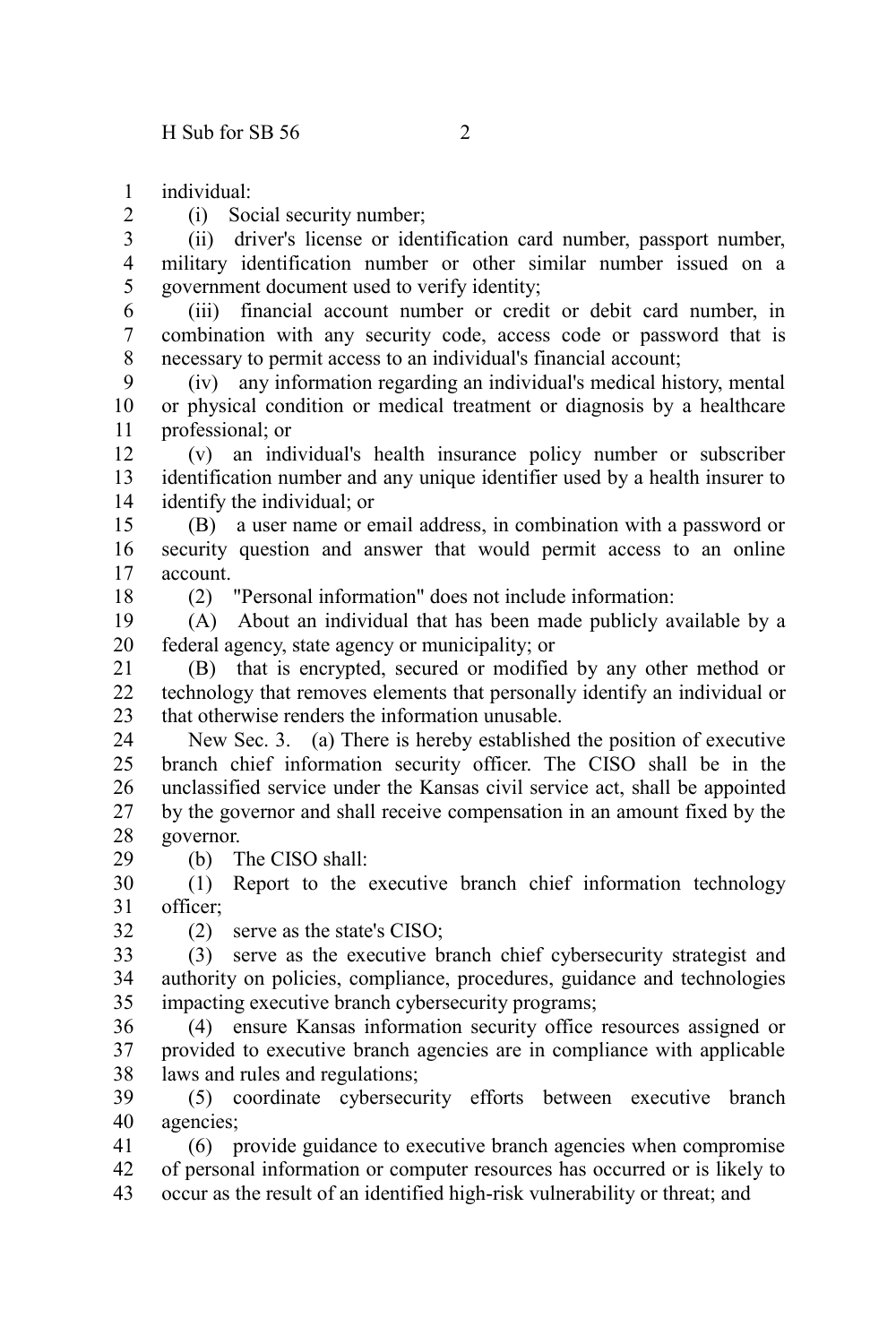18

(7) perform such other functions and duties as provided by law and as directed by the executive chief information technology officer. 1 2

New Sec. 4. (a) There is hereby established the Kansas information security office. The Kansas information security office shall be administered by the CISO and be staffed appropriately to effect the provisions of the Kansas cybersecurity act. 3 4 5 6

(b) For the purpose of preparing the governor's budget report and related legislative measures submitted to the legislature, the Kansas information security office, established in this section, shall be considered a separate state agency and shall be titled for such purpose as the "Kansas information security office." The budget estimates and requests of such office shall be presented as from a state agency separate from the department of administration, and such separation shall be maintained in the budget documents and reports prepared by the director of the budget and the governor, or either of them, including all related legislative reports and measures submitted to the legislature. 7 8 9 10 11 12 13 14 15 16 17

(c) Under direction of the CISO, the KISO shall:

(1) Administer the Kansas cybersecurity act;

(2) assist the executive branch in developing, implementing and monitoring strategic and comprehensive information security riskmanagement programs; 19 20 21

(3) facilitate executive branch information security governance, including the consistent application of information security programs, plans and procedures;  $22$ 23 24

(4) using standards adopted by the information technology executive council, create and manage a unified and flexible control framework to integrate and normalize requirements resulting from applicable state and federal laws, and rules and regulations; 25 26 27 28

(5) facilitate a metrics, logging and reporting framework to measure the efficiency and effectiveness of state information security programs; 29 30

(6) provide the executive branch strategic risk guidance for information technology projects, including the evaluation and recommendation of technical controls; 31 32 33

(7) assist in the development of executive branch agency cybersecurity programs that are in compliance with applicable state and federal laws and rules and regulations and standards adopted by the information technology executive council; 34 35 36 37

(8) coordinate the use of external resources involved in information security programs, including, but not limited to, interviewing and negotiating contracts and fees; 38 39 40

(9) liaise with external agencies, such as law enforcement and other advisory bodies as necessary, to ensure a strong security posture; 41 42

(10) assist in the development of plans and procedures to manage and 43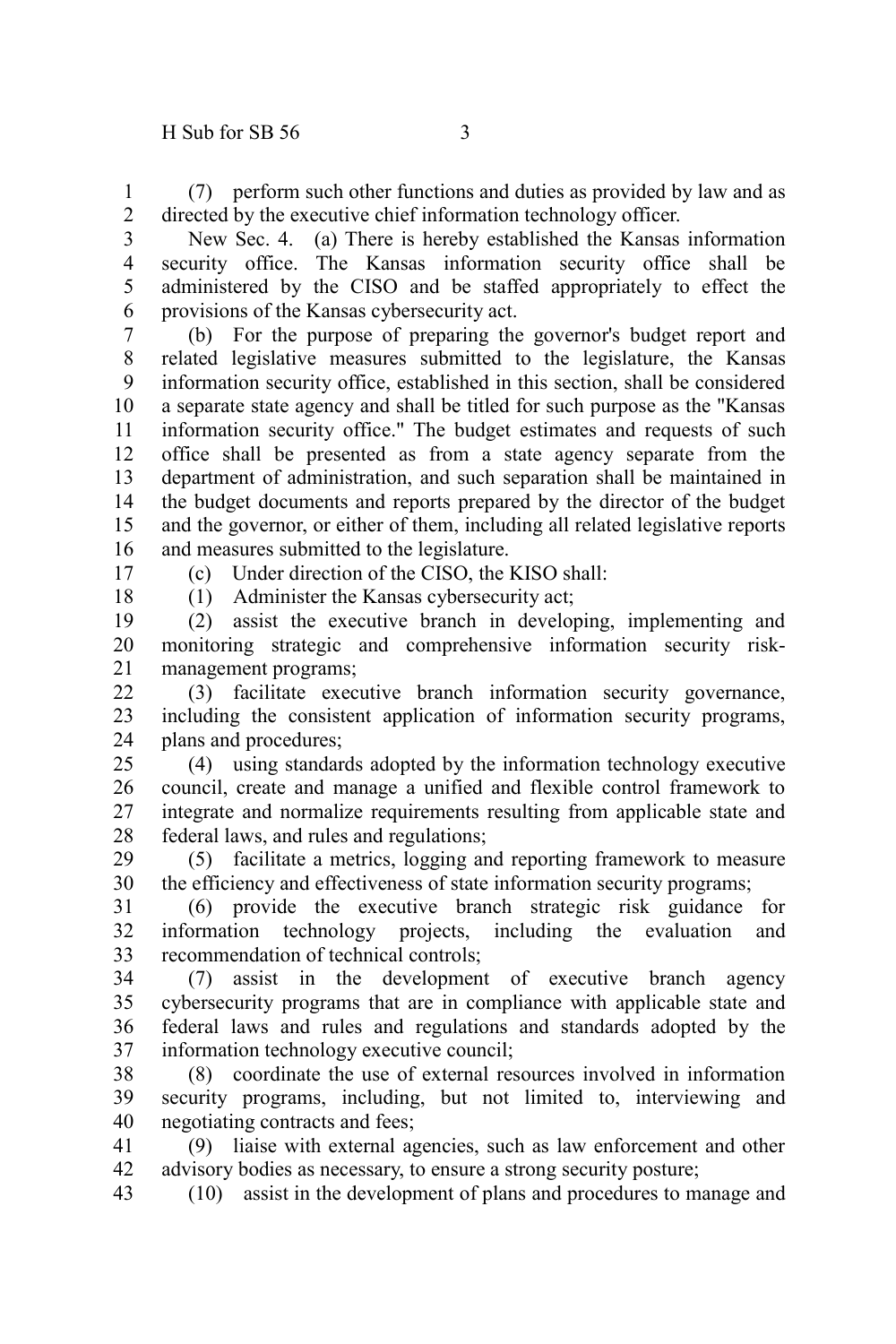recover business-critical services in the event of a cyberattack or other disaster; 1  $\mathcal{L}$ 

(11) assist executive branch agencies to create a framework for roles and responsibilities relating to information ownership, classification, accountability and protection; 3 4 5

(12) ensure a cybersecurity training program is provided to executive branch agencies; 6 7

(13) provide cybersecurity threat briefings to the information technology executive council; 8 9

(14) provide an annual status report of executive branch cybersecurity programs of executive branch agencies to the joint committee on information technology and the house committee on government, technology and security; and 10 11 12 13

(15) perform such other functions and duties as provided by law and as directed by the CISO. 14 15

16

New Sec. 5. The executive branch agency heads shall:

(a) Be solely responsible for security of all data and information technology resources under such agency's purview, irrespective of the location of the data or resources. Locations of data may include: (1) Agency sites; (2) agency real property; (3) infrastructure in state data centers; (4) third-party locations; and (5) in transit between locations; 17 18 19 20 21

(b) ensure that an agency-wide information security program is in place; 22 23

(c) designate an information security officer to administer the agency's information security program that reports directly to executive leadership; 24 25 26

(d) participate in CISO-sponsored statewide cybersecurity program initiatives and services; 27 28

(e) implement policies and standards to ensure that all the agency's data and information technology resources are maintained in compliance with applicable state and federal laws and rules and regulations; 29 30 31

(f) implement appropriate cost-effective safeguards to reduce, eliminate or recover from identified threats to data and information technology resources; 32 33 34

(g) include all appropriate cybersecurity requirements in the agency's request for proposal specifications for procuring data and information technology systems and services; 35 36 37

(h) (1) submit a cybersecurity assessment report to the CISO by October 16 of each even-numbered year, including an executive summary of the findings, that assesses the extent to which a computer, a computer program, a computer network, a computer system, a printer, an interface to a computer system, including mobile and peripheral devices, computer software, or the data processing of the agency or of a contractor of the 38 39 40 41 42 43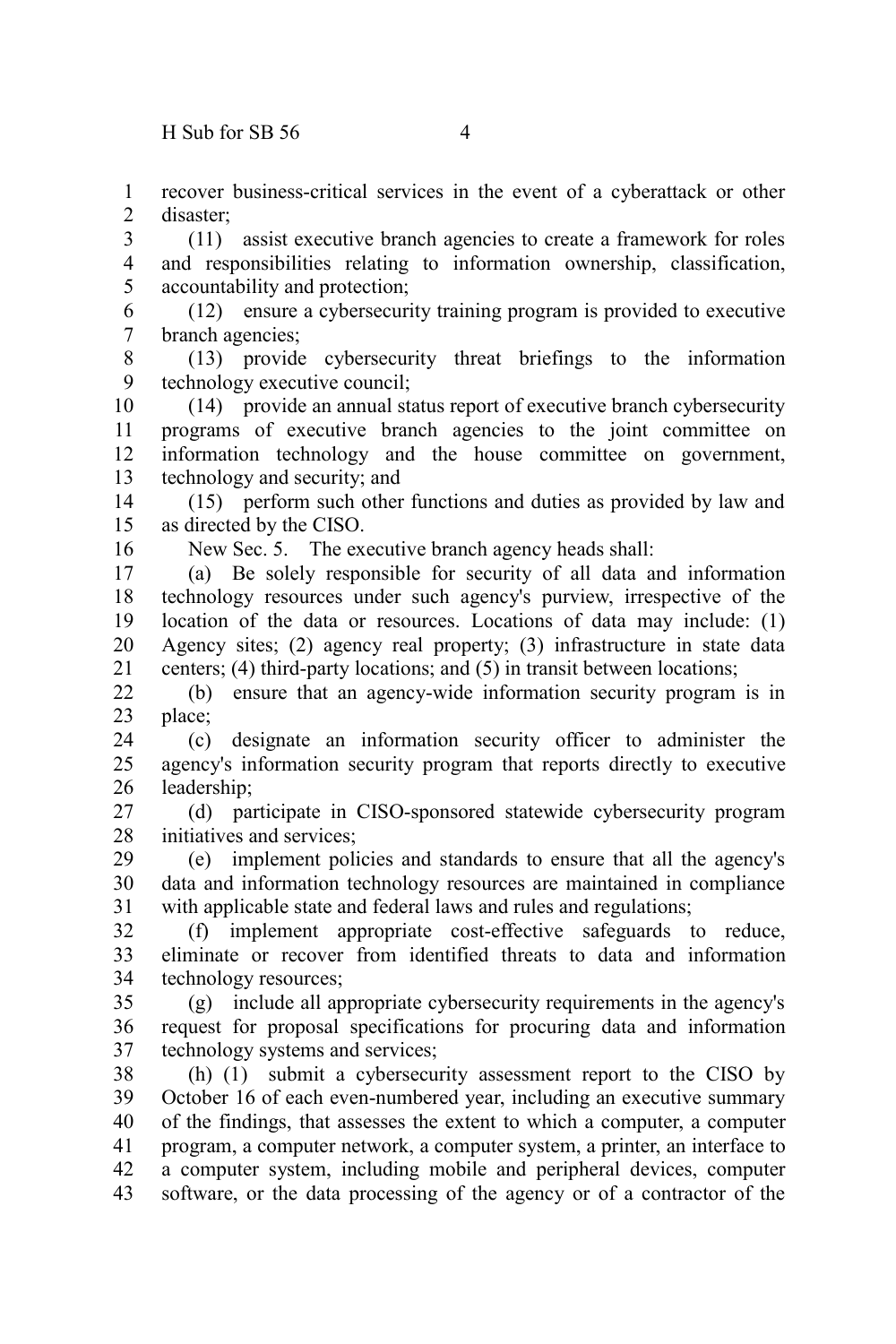agency is vulnerable to unauthorized access or harm, including the extent to which the agency's or contractor's electronically stored information is vulnerable to alteration, damage, erasure or inappropriate use; 1 2 3

(2) ensure that the agency conducts annual internal assessments of its security program. Internal assessment results shall be considered confidential and shall not be subject to discovery by or release to any person or agency outside of the KISO or CISO. This provision regarding confidentiality shall expire on July 1, 2023, unless the legislature reviews and reenacts such provision pursuant to K.S.A. 45-229, and amendments thereto, prior to July 1, 2023; and 4 5 6 7 8 9 10

(3) prepare or have prepared a summary of the cybersecurity assessment report required in paragraph (1), excluding information that might put the data or information resources of the agency or its contractors at risk. Such report shall be made available to the public upon request; 11 12 13 14

(i) participate in annual agency leadership training to ensure understanding of: (1) The information and information systems that support the operations and assets of the agency; (2) the potential impact of common types of cyberattacks and data breaches on the agency's operations and assets; (3) how cyberattacks and data breaches on the agency's operations and assets could impact the operations and assets of other governmental entities on the state enterprise network; (4) how cyberattacks and data breaches occur; (5) steps to be undertaken by the executive director or agency head and agency employees to protect their information and information systems; and (6) the annual reporting requirements required of the executive director or agency head; and 15 16 17 18 19 20 21 22 23 24 25

(j) ensure that if an agency owns, licenses or maintains computerized data that includes personal information, confidential information or information, the disclosure of which is regulated by law, such agency shall, in the event of a breach or suspected breach of system security or an unauthorized exposure of that information: 26 27 28 29 30

(1) Comply with the notification requirements set out in K.S.A. 2017 Supp. 50-7a01 et seq., and amendments thereto, and applicable federal laws and rules and regulations, to the same extent as a person who conducts business in this state; and 31 32 33 34

(2) not later than 48 hours after the discovery of the breach, suspected breach or unauthorized exposure, notify: (A) The CISO; and (B) if the breach, suspected breach or unauthorized exposure involves election data, the secretary of state. 35 36 37 38

New Sec. 6. (a) An executive branch agency head, with input from the CISO, may require employees or contractors of executive branch agencies, whose duties include collection, maintenance or access to personal information, to be fingerprinted and to submit to a state and national criminal history record check at least every five years. 39 40 41 42 43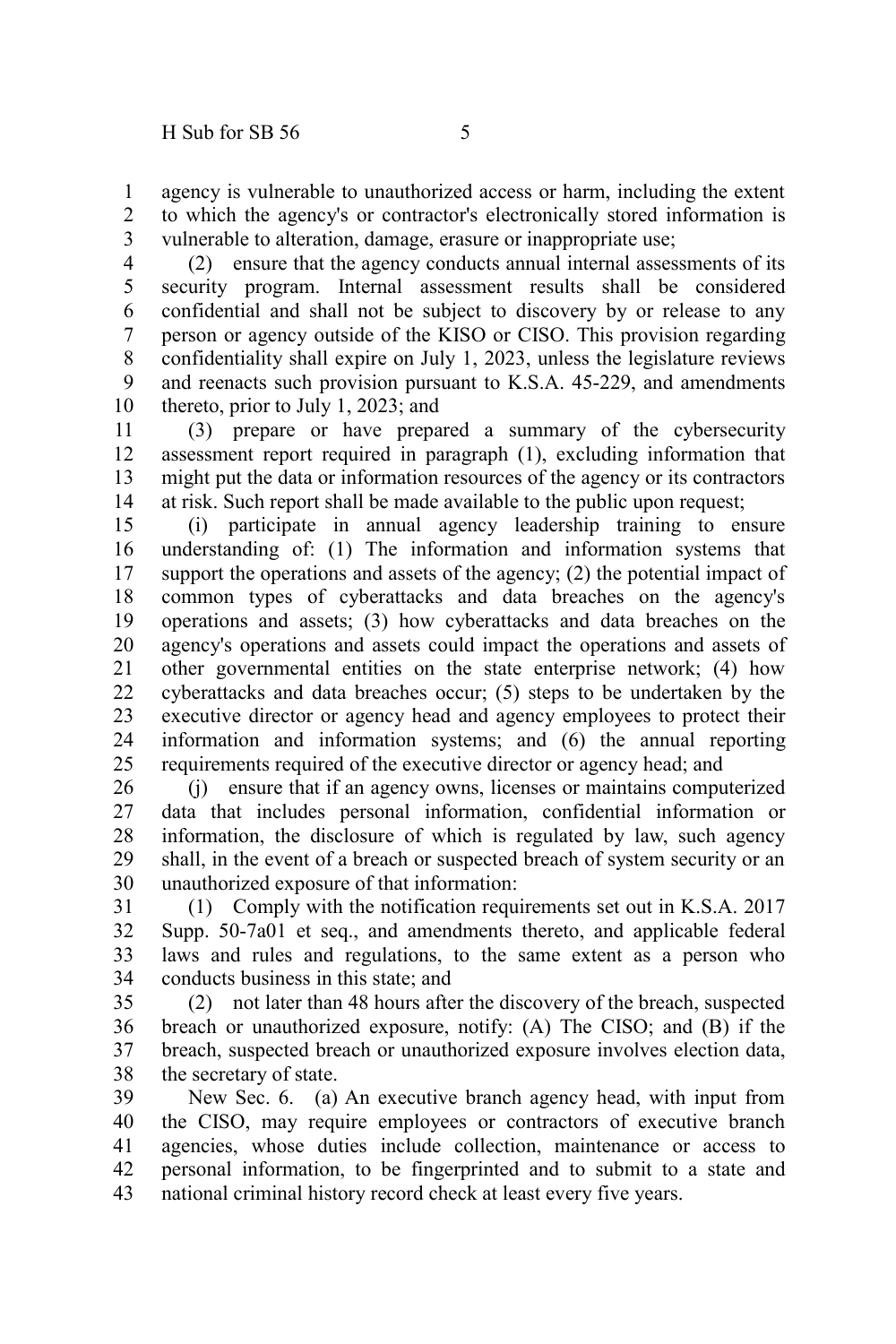(b) The fingerprints shall be used to identify the employee and to determine whether the employee or other such person has a record of criminal history in this state or another jurisdiction. The executive director or agency head shall submit the fingerprints to the Kansas bureau of investigation and the federal bureau of investigation for a state and national criminal history record check. The executive director or agency head may use the information obtained from fingerprinting and the criminal history record check for purposes of verifying the identity of the employee or other such person and in the official determination of the qualifications and fitness of the employee or other such person to work in the position with access to personal information. 1 2 3 4 5 6 7 8 9 10 11

(c) Local and state law enforcement officers and agencies shall assist the executive director or agency head in the taking and processing of fingerprints of employees or other such persons. Local law enforcement officers and agencies may charge a fee as reimbursement for expenses incurred in taking and processing fingerprints under this section, to be paid by the executive branch agency employing or contracting the individual required to submit to fingerprinting and a criminal history record check. 12 13 14 15 16 17 18

New Sec. 7. Information collected to effectuate this act shall be considered confidential by the executive branch agency and KISO unless all data elements or information that specifically identifies a target, vulnerability or weakness that would place the organization at risk have been redacted, including: (a) System information logs; (b) vulnerability reports; (c) risk assessment reports; (d) system security plans; (e) detailed system design plans; (f) network or system diagrams; and (g) audit reports. The provisions of this section shall expire on July 1, 2023, unless the legislature reviews and reenacts this provision pursuant to K.S.A. 45-229, and amendments thereto, prior to July 1, 2023. 19 20 21 22 23 24 25 26 27 28

New Sec. 8. Executive branch agencies may pay for cybersecurity services from existing budgets, from grants or other revenues, or through a special assessment to offset costs. Any executive branch agency's increase in fees or charges related to this act shall be used only for cybersecurity and no other purpose. Service or transactions with an applied cybersecurity cost recovery fee may indicate the portion of the fee dedicated to cybersecurity on all receipts and transaction records. 29 30 31 32 33 34 35

Sec. 9. K.S.A. 2017 Supp. 75-7202 is hereby amended to read as follows: 75-7202. (a) There is hereby established the information technology executive council which shall be attached to the office of information technology services for purposes of administrative functions. 36 37 38 39

(b) The council shall be composed of  $\left(-17\right)$  15 voting members as follows: The secretary of administration; Two cabinet agency heads *or such persons' designees*; one *two* noncabinet agency head *heads or such* persons' designees; the director of the budget; the executive chief 40 41 42 43